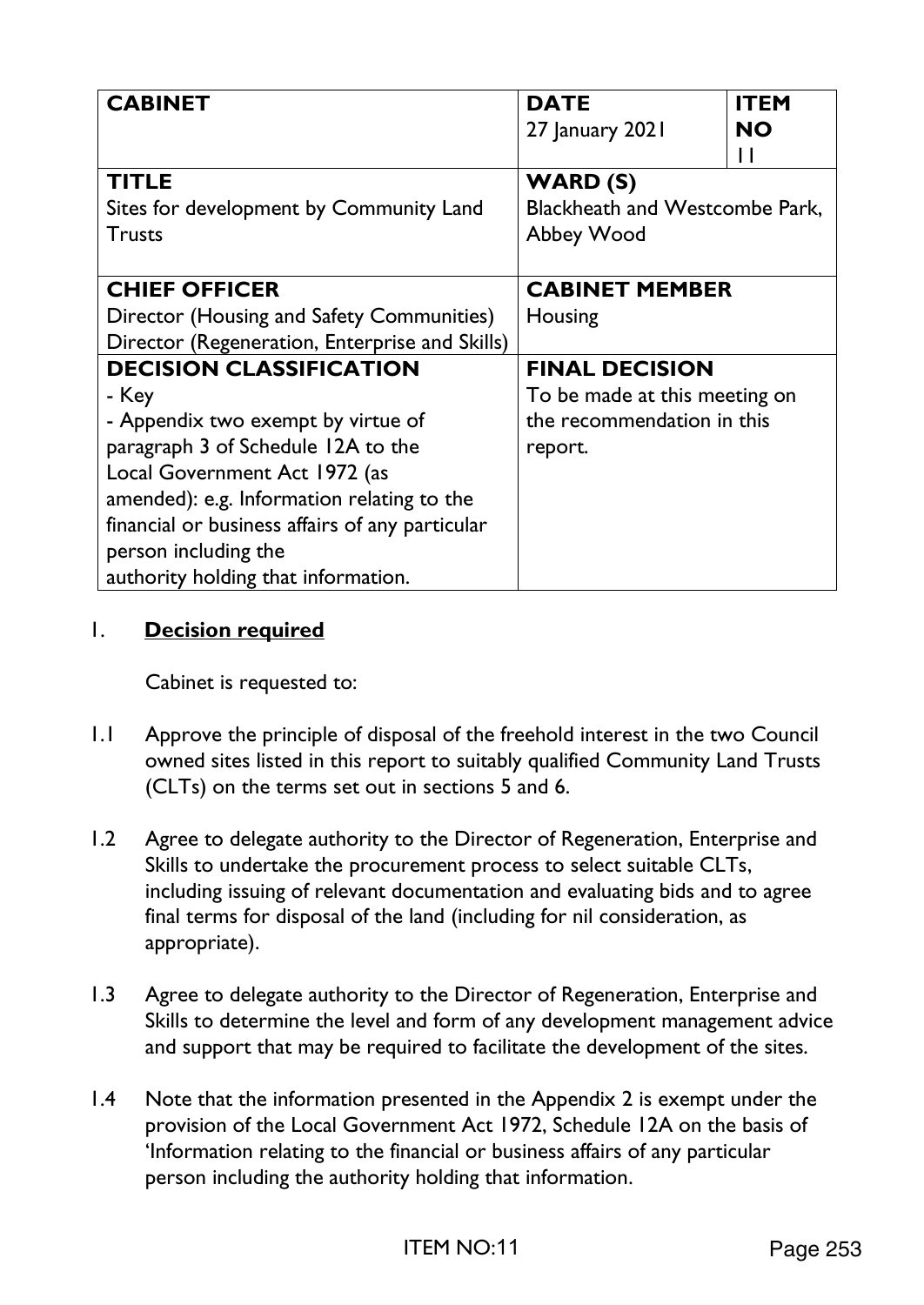# **2 Links to the Royal Greenwich high level objectives**

- 2.1 This report relates to the Council's agreed high-level objectives as follows:
	- Delivering Homes Through Economic Growth
	- A Strong Vibrant and Well-run Borough
	- A healthier Greenwich
	- A safer Greenwich
	- A great place to be
	- 2.2 Specifically, this report makes a direct contribution to the objectives above as it will provide good quality new build accommodation to residents that are in housing need, and residents who are key workers and unable to access the housing market.
	- 2.3 The requests for approval in this report also address the following priorities in the 2018-2022 Housing Strategy:
		- Priority 1: Ensuring the supply of genuinely affordable homes
		- Priority 2: Support for specific housing needs
		- Priority 3: Building excellent communities and neighbourhoods

# **3 Purpose of Report and Executive Summary**

- 3.1 This report establishes a process for allocating two pilot sites for development by CLTs, to which Members made an in-principal commitment in the October 2018 Cabinet report "Housing Delivery Proposals".
- 3.2 The report provides a rationale for the selection of the two proposed sites and the basis for their disposal.
- 3.3. Appendix 1 sets out the proposed procurement process and timetable, together with the proposed minimum eligibility requirements for CLTs wishing to bid for the sites, and locations plans of the proposed sites for disposal.
- 3.4 Appendix 2 sets out the valuation and methodology.

# 4. **Introduction and Background**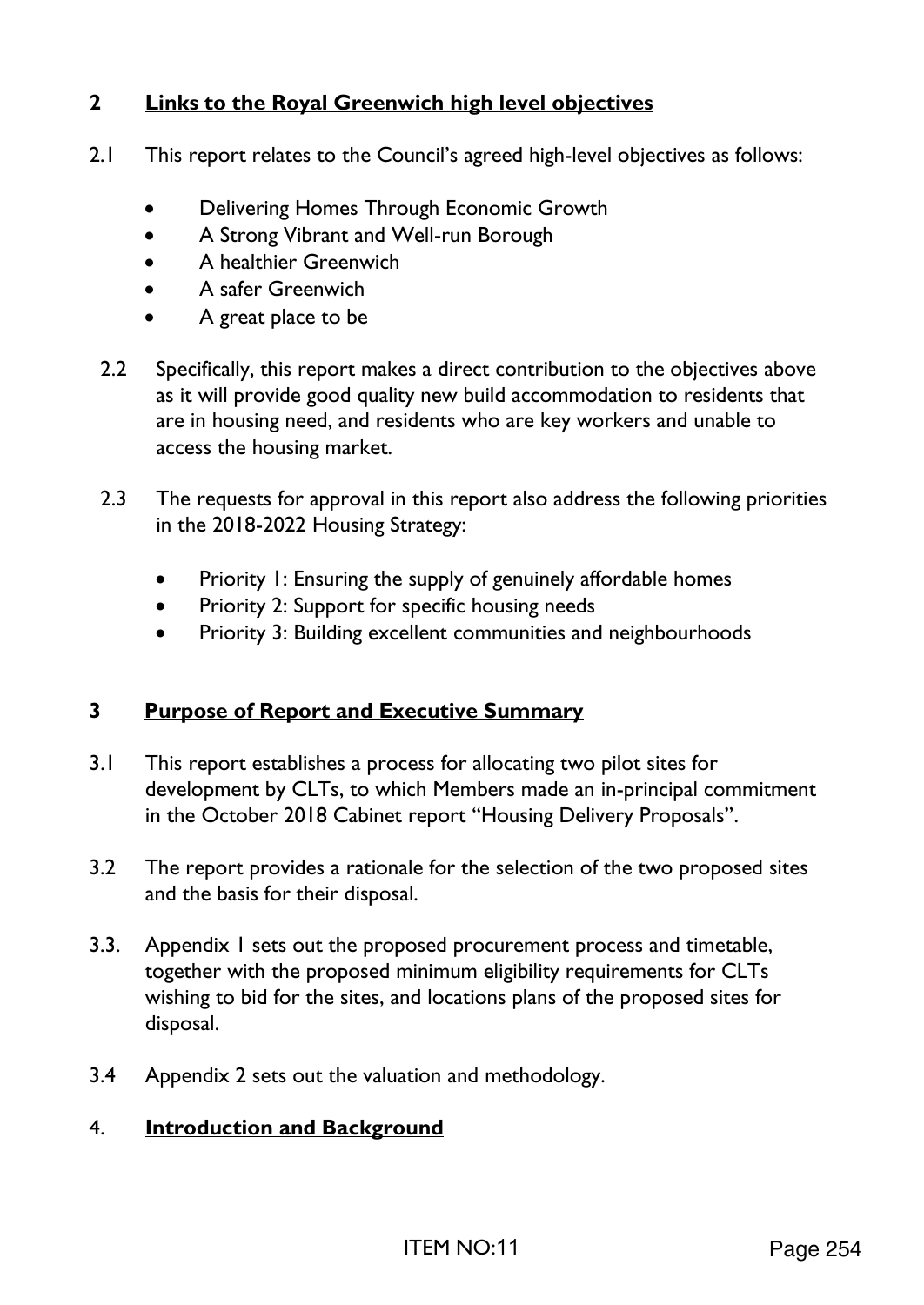- 4.1 In October 2018 Cabinet approved the report, "Housing Delivery Proposals" which sought to radically increase the pace and quantum in the delivery of social rented, genuinely affordable Council housing, in the short to medium term and ensure that the Council has the capacity, expertise and finance to support this key Council objective.
- 4.2 In approving that Cabinet report, Members committed to explore the possibility of establishing two pilot sites for the CLT model subject to the community forming a trust.
- 4.3 A CLT is a corporate body:
	- Which is established for the purpose of furthering the social, economic and environmental interests of a local community by acquiring and managing land and other assets; and
	- Whose legal structure is designed to ensure any profits from its activities will be used to benefit the local community, and that its members control it.
- 4.4 Over the last twelve months officers have met a range of organisations to discuss strategies and opportunities to deliver a CLT. The key message from these meetings were:
	- There are two key benefits to CLT housing: the delivery of affordable housing: the community involvement and cohesion that is created by the development process and management of the stock.
	- Whenever and wherever a CLT initiative has been launched by the public sector, there has always been interest from the local community, and credible development proposals have been submitted to any procurement exercise that has been initiated.
	- There is enough financial and consultancy support to assist the community in the assessment and delivery of a CLT opportunity.
	- A local authority should supply as much due diligence as possible in its procurement process, on the development potential of a site that is included in the procurement of a CLT.
	- The ideal size of site for development by a CLT is between  $10 20$ units. CLTs will look at a range of tenures to make a scheme financially viable.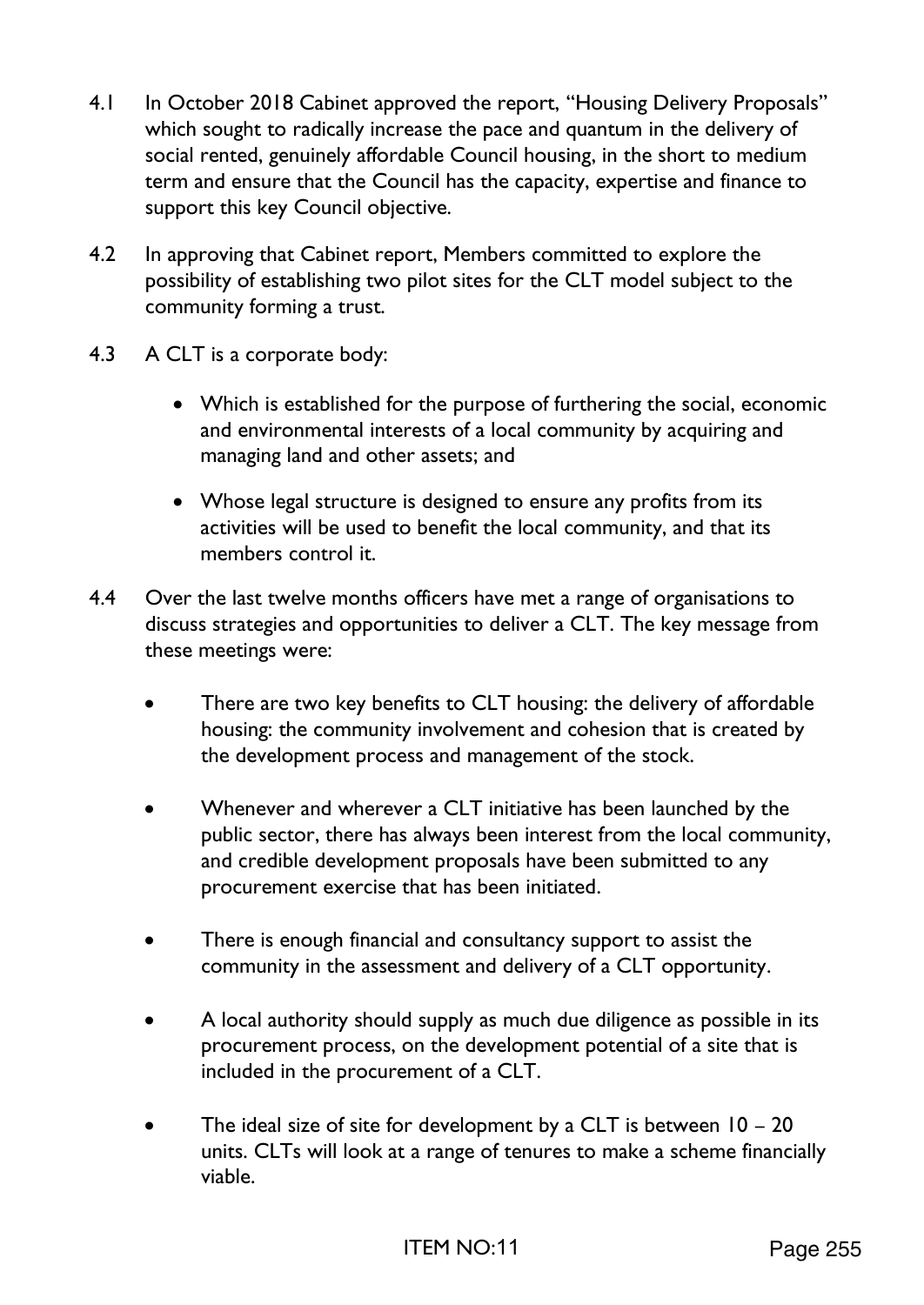- The range of tenures CLT's have delivered include social rent, shared ownership, private sale and discount market sale.
- 4.5 It is proposed that the following sites are designated for development by suitable CLTs:

 Site 1: garage blocks on Susan Road, Kidbrooke Site 2: garage blocks on Felixstowe Road, Abbey Wood

Site location plans of each site are contained in appendix one of this report.

- 4.6 There are 20 no. garages at Susan Road, of which approximately 50% are occupied. There are 34 no. garages at Felixstowe Road, all of which in a poor state of repair with a very limited number in use at any one time.
- 4.7 The garages at both sites are let under licence which require one week's notice to vacate. The Council is not likely to require vacant possession for 18 months to two years. There are no costs associated with gaining vacant possession of the sites.
- 4.8 By spreading the geographical location of the CLT sites as far as possible, Members can facilitate as large a part of the community as possible to potentially be involved in the formation and management of a CLT.
- 4.9 Officers have commissioned a range of site surveys as part of a due diligence process to establish if there are any significant constraints which might prevent their future development. To date no impediments to development have been identified. The results of the surveys will be available to prospective bidders to assist them with their assessment of each site.

# 5. **Disposal and Valuation**

- 5.1 Both sites proposed for disposal are held within the Housing Revenue Account (HRA). If HRA land is being disposed of for the purposes of providing affordable housing, local authorities have legal authority to dispose of the site for nil value.
- 5.2 It is proposed to dispose of the freehold of the sites at nil value to CLTs via a tendering process, on the basis that the CLT will provide the maximum amount of affordable housing possible on the site (subject to viability).
- 5.3 The exact unit and tenure mix of each site will depend on the design and cost of the scheme that the preferred CLT proposes. Members should be aware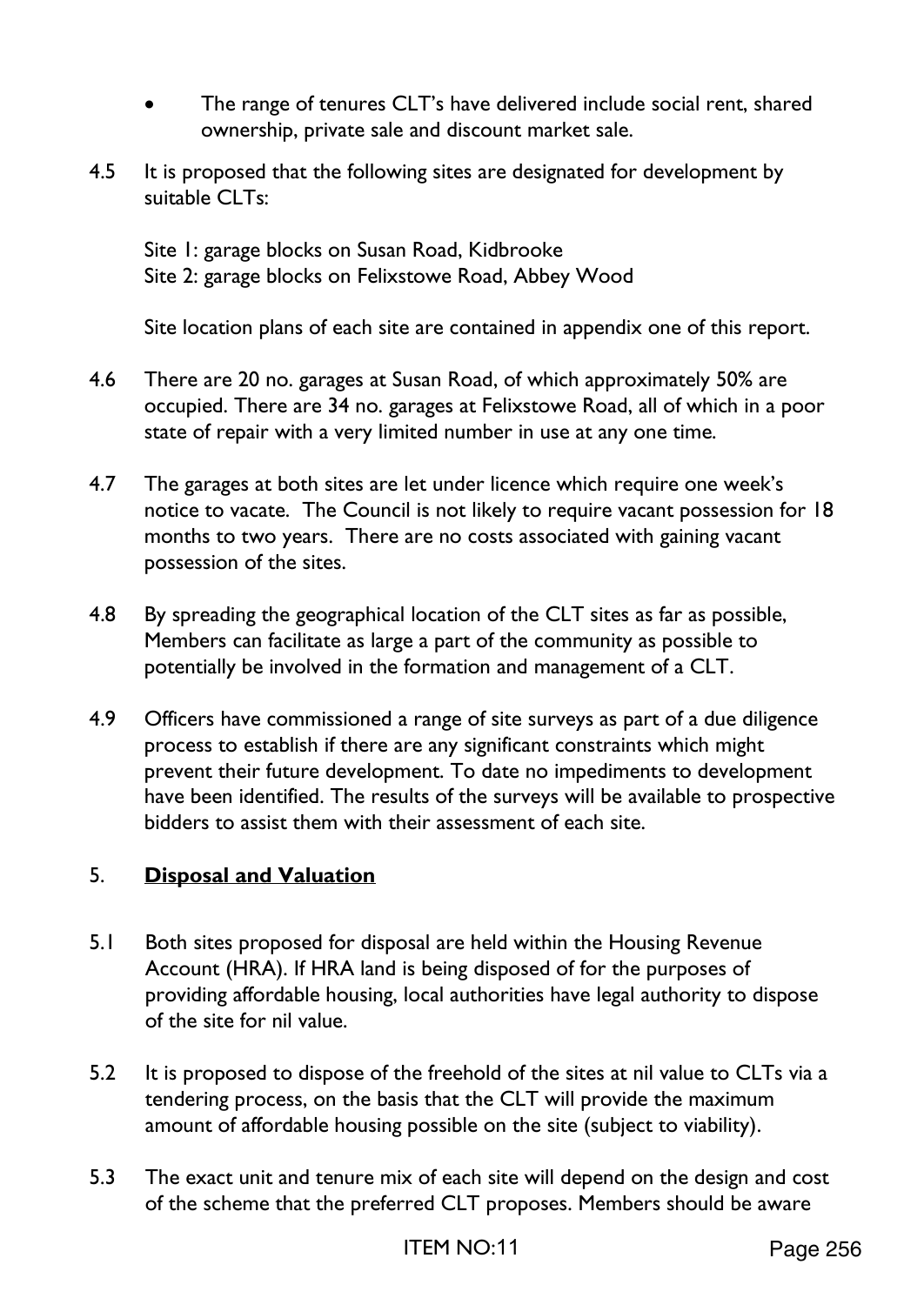that it is possible that the tenure mix that is proposed on each site could include some shared ownership or private sale units, to create profit to cross subsidise the scheme viability.

5.3 The valuations for each site are contained within appendix two of this report.

# 6. **Available Options**

6.1 There are three available options for Members to consider: do nothing; defer the decision; or approve the recommended decision.

## 6.2 Do nothing

Members have already made a commitment to explore the allocation of two sites for development by suitable CLTs, so this option would be contrary to an existing Cabinet decision.

#### 6.3 Defer the decision

The disadvantages of deferring this decision are that:

- If more affordable housing stock is not built by the borough there will be an increase in the number of households living in temporary accommodation who have been accepted as homeless, as the availability of permanent RBG housing stock reduces through Right to Buy sales.
- The budget for the provision of temporary accommodation will have to increase, which will divert resources away from other financial priorities.
- There will not be an expansion in the provision of accommodation for key workers, making recruitment and retention to such roles in the borough even more challenging for employers.

There are no advantages in deferring the decision.

### 6.4 Approve the recommended decision

Allocating the two identified sites for development by a CLT will contribute to the delivery of affordable housing and increase community cohesion through the community involvement in the development and management of the housing stock.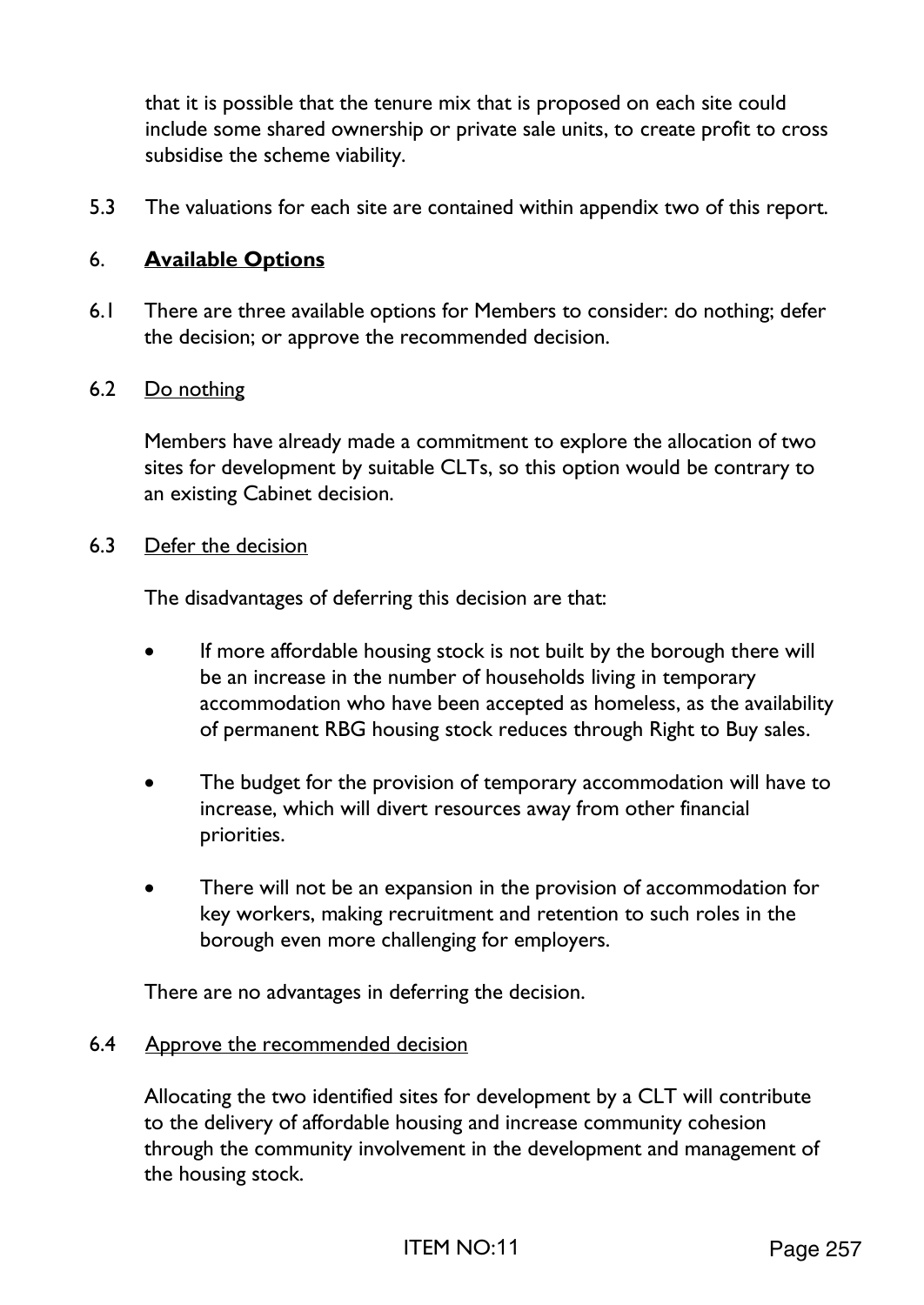# 7. **Preferred Option**

7.1 The preferred option is for Members to approve the disposal of the two sites to suitably qualified CLTs as set out in Section 1 of this report.

## 8. **Reasons for Recommendations**

- 8.1 The reason for this recommendation is that this option will allow for more affordable housing to be built within the borough, which will:
	- Reduce the number of households living in temporary accommodation
	- Increase the ability of the borough to offer secure settled safe and comfortable permanent affordable accommodation
	- Save the borough financial resources

# 9. **Consultation Results**

9.1 Residents have not been consulted on these proposals.

## 10. **Cross-Cutting Issues and Implications**

| <b>Issue</b>                               | <b>Implications</b>                                                                                                                                                                                                                                                                                                                                                                                                                                                                                                                                                                                                                                                                                                                                                                                     | <b>Sign-off</b>                                                                                                                |
|--------------------------------------------|---------------------------------------------------------------------------------------------------------------------------------------------------------------------------------------------------------------------------------------------------------------------------------------------------------------------------------------------------------------------------------------------------------------------------------------------------------------------------------------------------------------------------------------------------------------------------------------------------------------------------------------------------------------------------------------------------------------------------------------------------------------------------------------------------------|--------------------------------------------------------------------------------------------------------------------------------|
| <b>Legal including</b><br>Human Rights Act | The land is currently held by the Council<br>under Part II Housing Act 1985 (HA 85).<br>The sites have been valued at between<br>£150,000- £380,000 on an open market<br>and residual value development basis.<br>Section 31 HA 85 enables local<br>authorities to sell land to provide housing<br>of any description at such price, or for<br>such consideration as having regard to<br>the circumstances is the best that can<br>reasonably be obtained, notwithstanding<br>that a higher price, consideration or rent<br>might have been obtained if the land<br>were used for purposes other than<br>housing, or for providing housing of<br>another description.<br>Section 32 provides a power to dispose<br>of Part II land and such disposals require<br>the consent of the Secretary of State, | Sangita Arya<br><b>Assistant Head</b><br>of Legal Services<br>(Property &<br>Regeneration)<br>II <sup>th</sup> January<br>2021 |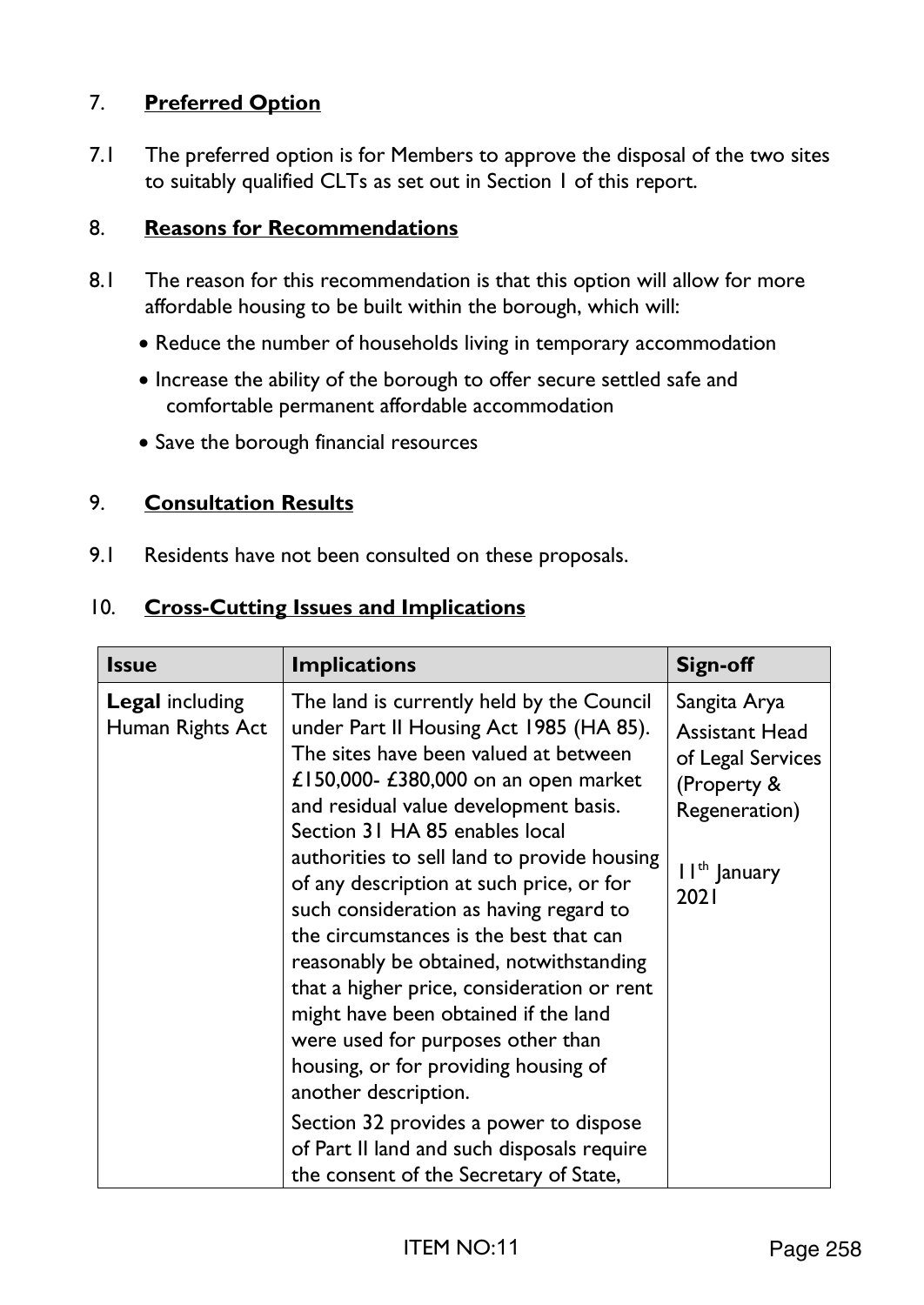| although there are a number of general<br>consents.                                                                                                                                                                                                                                                             |  |
|-----------------------------------------------------------------------------------------------------------------------------------------------------------------------------------------------------------------------------------------------------------------------------------------------------------------|--|
| General consent A at paragraph 3.2<br>allows a local authority to dispose of                                                                                                                                                                                                                                    |  |
| "vacant land."                                                                                                                                                                                                                                                                                                  |  |
| At paragraph 8 the Commentary states<br>"Paragraph 3.2 permits local authorities to<br>dispose of vacant land and assets that are                                                                                                                                                                               |  |
| not dwellings (e.g. garages, drying areas etc),<br>at any price determined by the local                                                                                                                                                                                                                         |  |
| authority".                                                                                                                                                                                                                                                                                                     |  |
| Alternatively the Council could seek to<br>appropriate the land to general purposes<br>from housing which would then enable<br>the Council to rely on the general<br>consent in circular 06-03 under section<br>123 of the LGA 1972 to dispose of the                                                           |  |
| land at less than best consideration for<br>wellbeing purposes. Any appropriation<br>under section 19 of the HA 1985 would                                                                                                                                                                                      |  |
| not require the consent of the Secretary<br>of State because there are no dwellings<br>on the land, just garages.                                                                                                                                                                                               |  |
| All of the above routes would allow the<br>land to be disposed of at nil<br>consideration to facilitate the maximum<br>inclusion of affordable dwellings.                                                                                                                                                       |  |
| The powers are broad however any<br>disposal must satisfy the test of<br>reasonableness by taking into account all<br>relevant considerations and ignoring<br>irrelevant considerations and not coming<br>to a decision that is so unreasonable that<br>no reasonable authority would come to<br>that decision. |  |
| Authority is sought for the Director of<br>DRES to finalise the terms of any disposal<br>in due course following a procurement<br>process.                                                                                                                                                                      |  |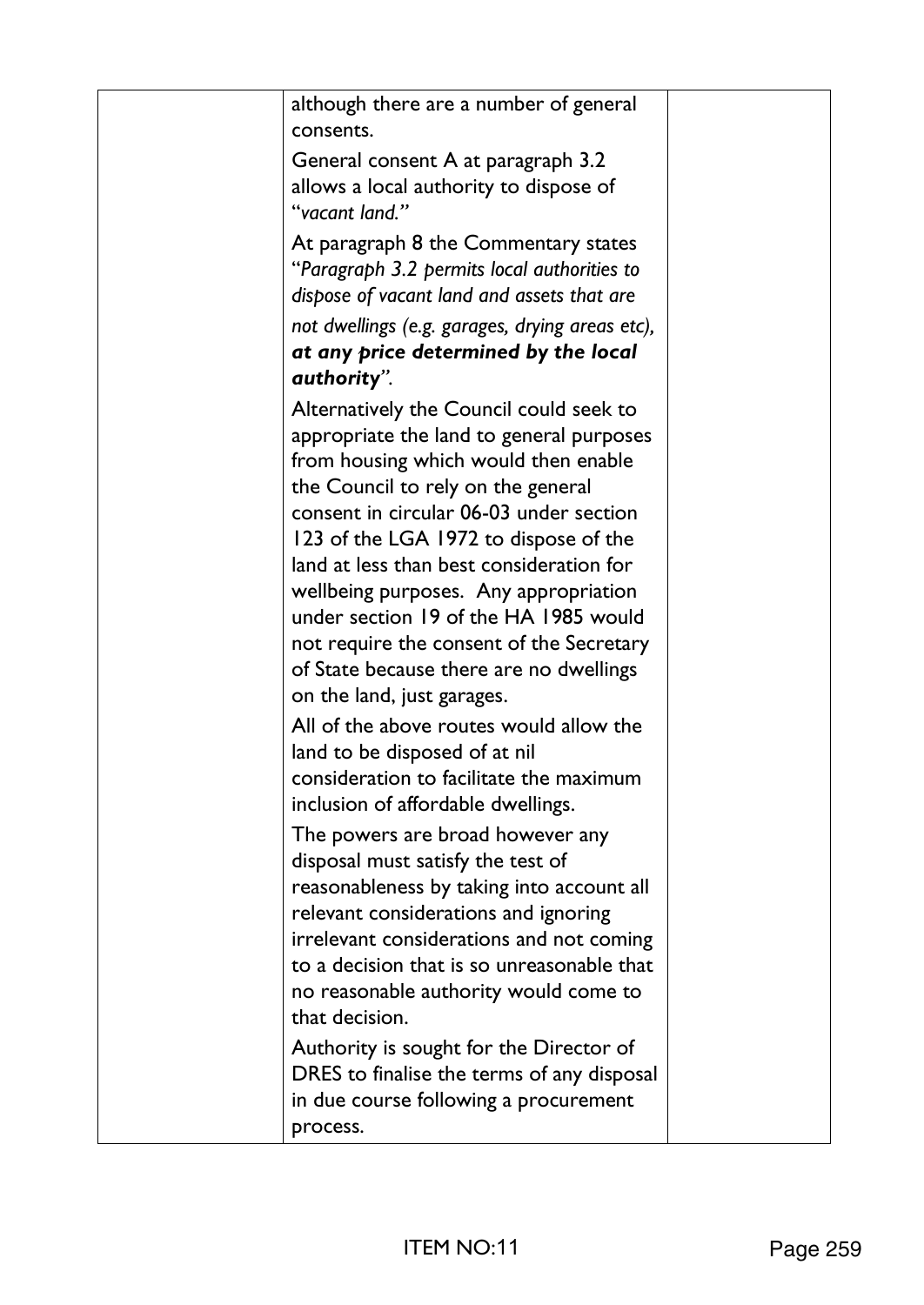|                                                                                   | Further legal advice will be required on<br>the tender process, the evaluation<br>criteria and the final terms for disposal.<br>The report identifies the benefits to the<br>area which would flow from developing<br>additional housing, which is likely to<br>improve the Human Rights of the people<br>who are accommodated in the new<br>dwellings.                                                                                                                                                                                                                                                                                                                                                                                                                                                                                                                                                                                                                                                                                                                                                                                                                                                     |                                                                                   |
|-----------------------------------------------------------------------------------|-------------------------------------------------------------------------------------------------------------------------------------------------------------------------------------------------------------------------------------------------------------------------------------------------------------------------------------------------------------------------------------------------------------------------------------------------------------------------------------------------------------------------------------------------------------------------------------------------------------------------------------------------------------------------------------------------------------------------------------------------------------------------------------------------------------------------------------------------------------------------------------------------------------------------------------------------------------------------------------------------------------------------------------------------------------------------------------------------------------------------------------------------------------------------------------------------------------|-----------------------------------------------------------------------------------|
| <b>Finance and</b><br>other resources<br>including<br>procurement<br>implications | Cabinet are requested to agree, in<br>principle, to the disposal of the freehold<br>interest in the sites at Susan Road and<br>Felixstowe Road held within the Housing<br>Revenue Account (HRA). Cabinet are<br>also asked to delegate to the Director of<br>Regeneration, Enterprise and Skills the<br>facilitation of the procurement process<br>and to agree the level of support<br>provided to any CLT selected.<br>The Council has a legal duty to ensure all<br>disposals are on terms which achieve<br>best consideration, whilst reflecting the<br>specific circumstances of each disposal.<br>The disposal value to a CLT for either<br>site in this report will not be confirmed<br>until the procurement process is<br>complete, and the scheme housing<br>tenure agreed, therefore, a future report<br>to the Director of Regeneration,<br>Enterprise and Skills in line with the<br>Scheme of Delegation will agree this and<br>any applicable Disposal Consents.<br>Cabinet should be satisfied that this<br>report provides the rationale for these<br>two sites being the most appropriate for<br>CLT disposal, when compared to other<br>potential sites and housing delivery<br>methods. | Jason Coniam<br>Accountancy<br><b>Business</b><br>Change<br>Manager<br>22/12/2020 |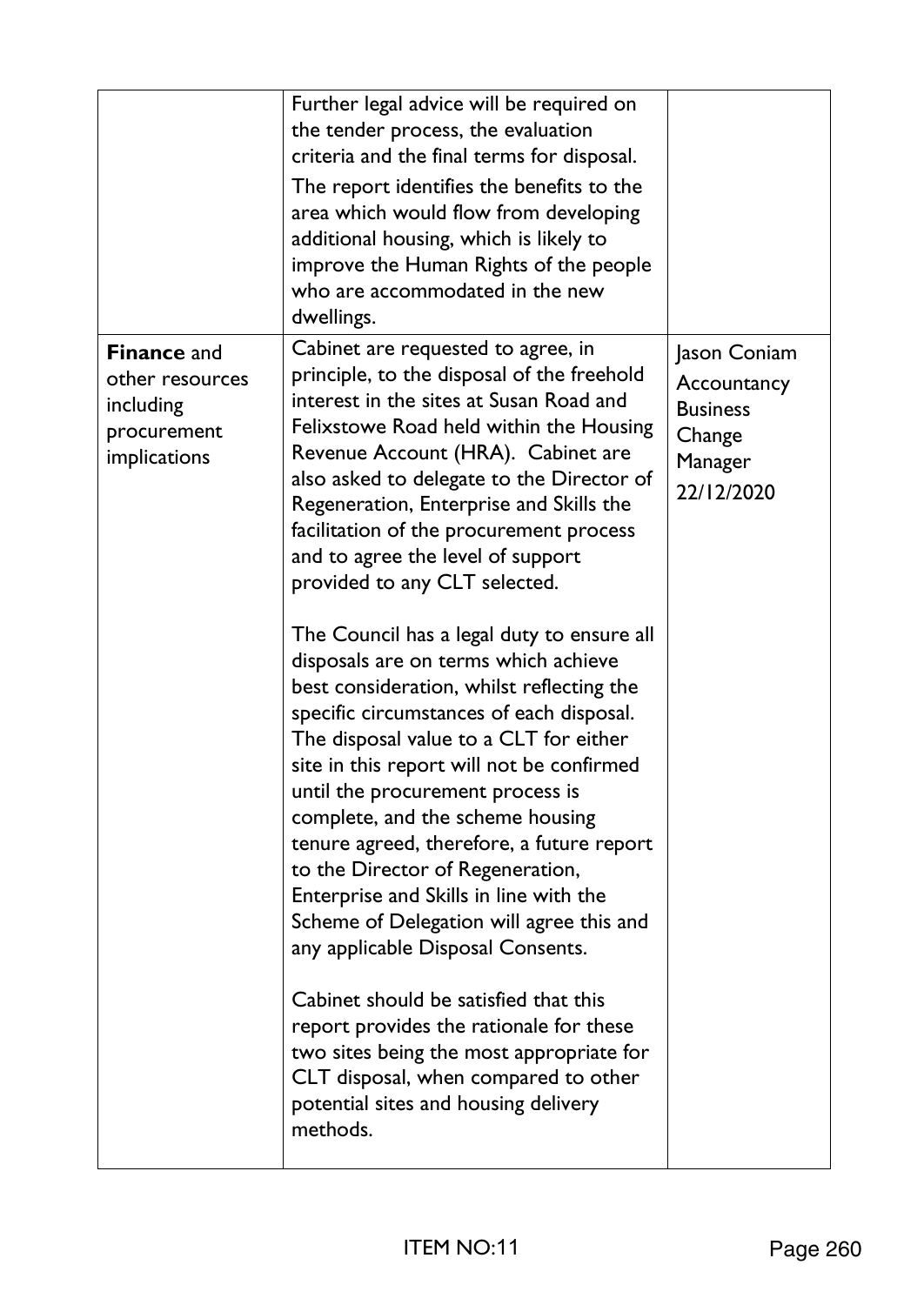| <b>Housing and</b><br><b>Safer Communities</b> | Both sites currently have garages let<br>within the HRA, at varying levels of<br>occupancy. Any disposal will impact on<br>the income available to the HRA and will<br>need to be reflected in a reduced<br>revenue budget, which may be partly<br>offset by reduced management and<br>maintenance of the sites.<br>Housing are supportive of any approach<br>that can increase the delivery of new<br>build properties within the borough.<br>With the Council potentially providing<br>this land for free to the CLT, Housing<br>would expect a nominations agreement<br>for any new units provided. However,<br>we understand that financially these<br>proposals are difficult to provide so these<br>schemes may not be social or affordable<br>housing. Given this being the case HSC<br>will continue to work with DRES to<br>create the most reasonable relationship<br>between any CLT and our Allocation<br>requirements. | Richard Parkin,<br>Assistant<br>Director for<br>Housing<br>Services.<br>14 <sup>th</sup> December<br>2020 |
|------------------------------------------------|-------------------------------------------------------------------------------------------------------------------------------------------------------------------------------------------------------------------------------------------------------------------------------------------------------------------------------------------------------------------------------------------------------------------------------------------------------------------------------------------------------------------------------------------------------------------------------------------------------------------------------------------------------------------------------------------------------------------------------------------------------------------------------------------------------------------------------------------------------------------------------------------------------------------------------------|-----------------------------------------------------------------------------------------------------------|
| <b>Equalities</b>                              | The decisions recommended through this<br>paper have a remote or low relevance to<br>the substance of the Equality Act. There<br>is no apparent equality impact on end<br>users.                                                                                                                                                                                                                                                                                                                                                                                                                                                                                                                                                                                                                                                                                                                                                    | <b>Nick Simons:</b><br><b>Housing New</b><br><b>Supply Manager</b><br>9 <sup>th</sup> October<br>2020     |

# 11. **Report Appendices**

- 11.1 Appendix One: Community Land Trust Procurement Strategy and Development Site Details.
- 11.2 Appendix Two: Exempt information

# 12. **Background Papers**

12.1 There are no background papers included with this report.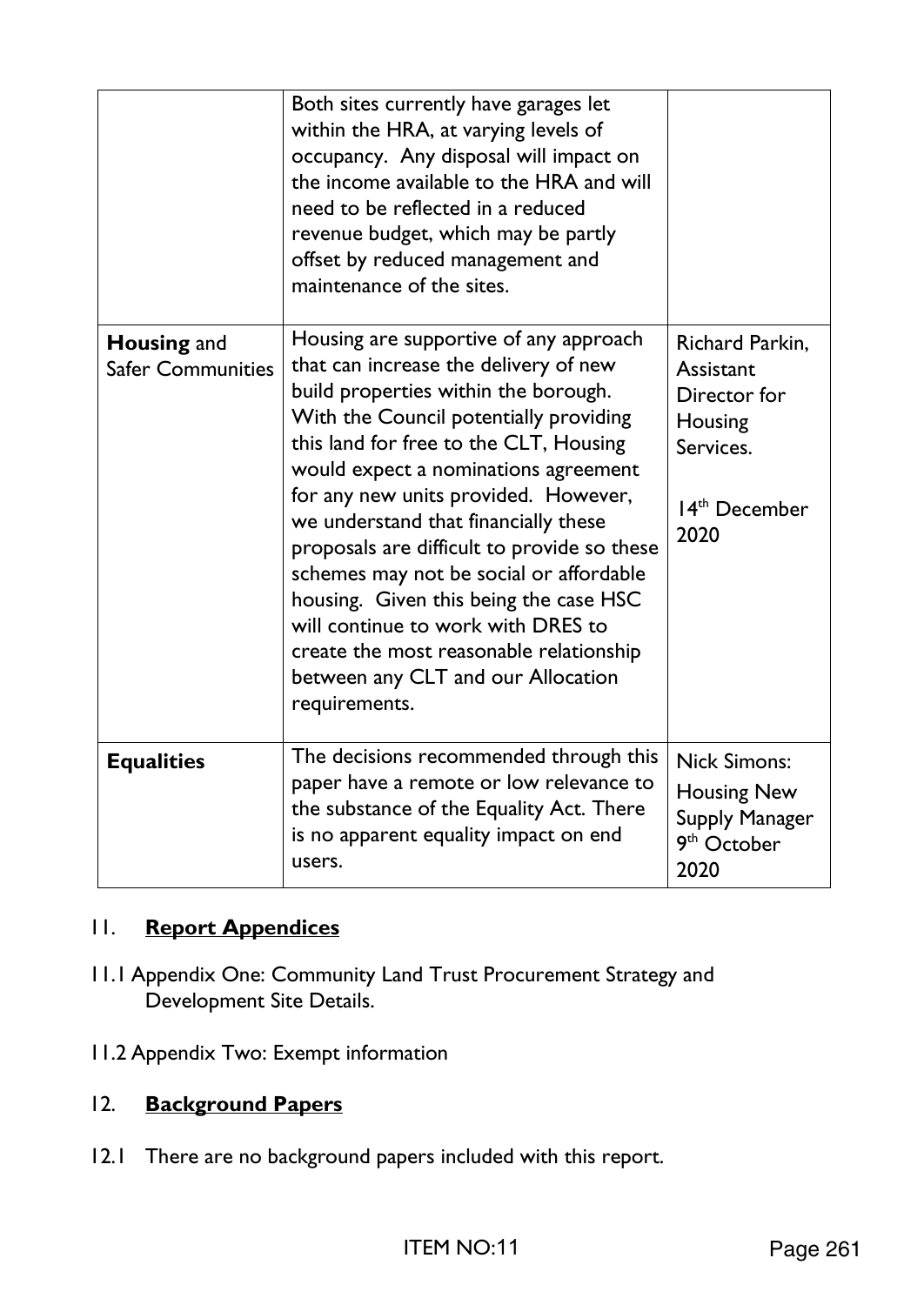| <b>Report Author:</b> | Nick Simons, Housing New Supply Manager                  |
|-----------------------|----------------------------------------------------------|
| Tel No.               | 020 8921 6182                                            |
| Email.                | Nick.Simons@royalgreenwich.gov.uk                        |
| Reporting to:         | Jeremy Smalley, Assistant Director of Regeneration       |
| Tel No.               | 020 8921 2244                                            |
| Email.                | Jeremy.Smalley@royalgreenwich.gov.uk                     |
| <b>Chief Officer:</b> | Pippa Hack, Director (Regeneration, Enterprise & Skills) |
| Tel No.               | 020 8921 5519                                            |
| Email.                | Pippa.Hack@royalgreenwich.gov.uk                         |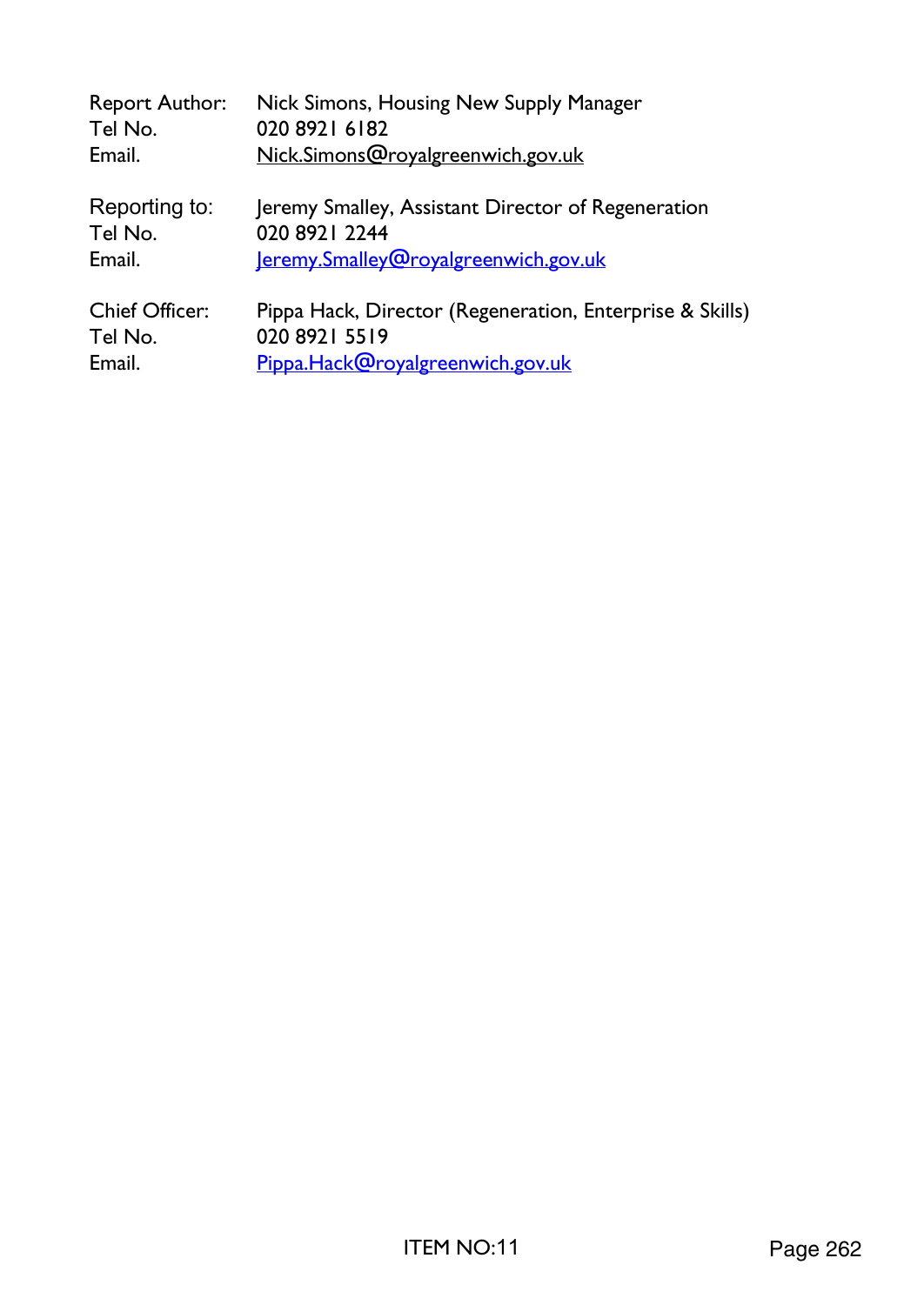# **Appendix One: Community Land Trust Procurement Strategy and Development Site Details**

The procurement strategy below sets out the process and documentation required to enable development of two sites for affordable housing by a Community Land Trust (CLT):

Site 1: garage blocks on Susan Road, Kidbrooke Site 2: garage block on Felixstowe Road, Abbey Wood.

# **Procurement Assumptions**

- 1. The freehold of the land will be gifted to the CLT on the condition that:
	- The scheme comprises of the maximum amount of affordable housing, subject to scheme viability
	- The CLT includes a constitutional asset lock to ensure that the homes are retained for the community in perpetuity (and the proceeds of any housing for sale contribute to the scheme)
	- The Section 106 agreement specifies appropriate restrictions on occupancy to those in need of affordable housing
- 2. The minimum requirements for a group to bid for a site are that it is, or is demonstrably working towards:
	- Becoming incorporated as a Community Benefit Society, Community Interest Company or Company Limited by Guarantee as a housing association or with charitable status to protect the asset lock
	- Completing the CLT organisational health check to be eligible for membership of the National CLT Network
	- Becoming a member of the National CLT Network.
- 3. The Council will provide development management advice and support if required, the form of which will be agreed by the Director of DRES.

### **Procurement Process**

- 1. Cabinet agrees sites to be allocated for development by a CLT and to carry out due diligence on the sites.
- 2. RBG undertakes soft market testing to gauge local interest/capacity for a CLT-led housing scheme, including: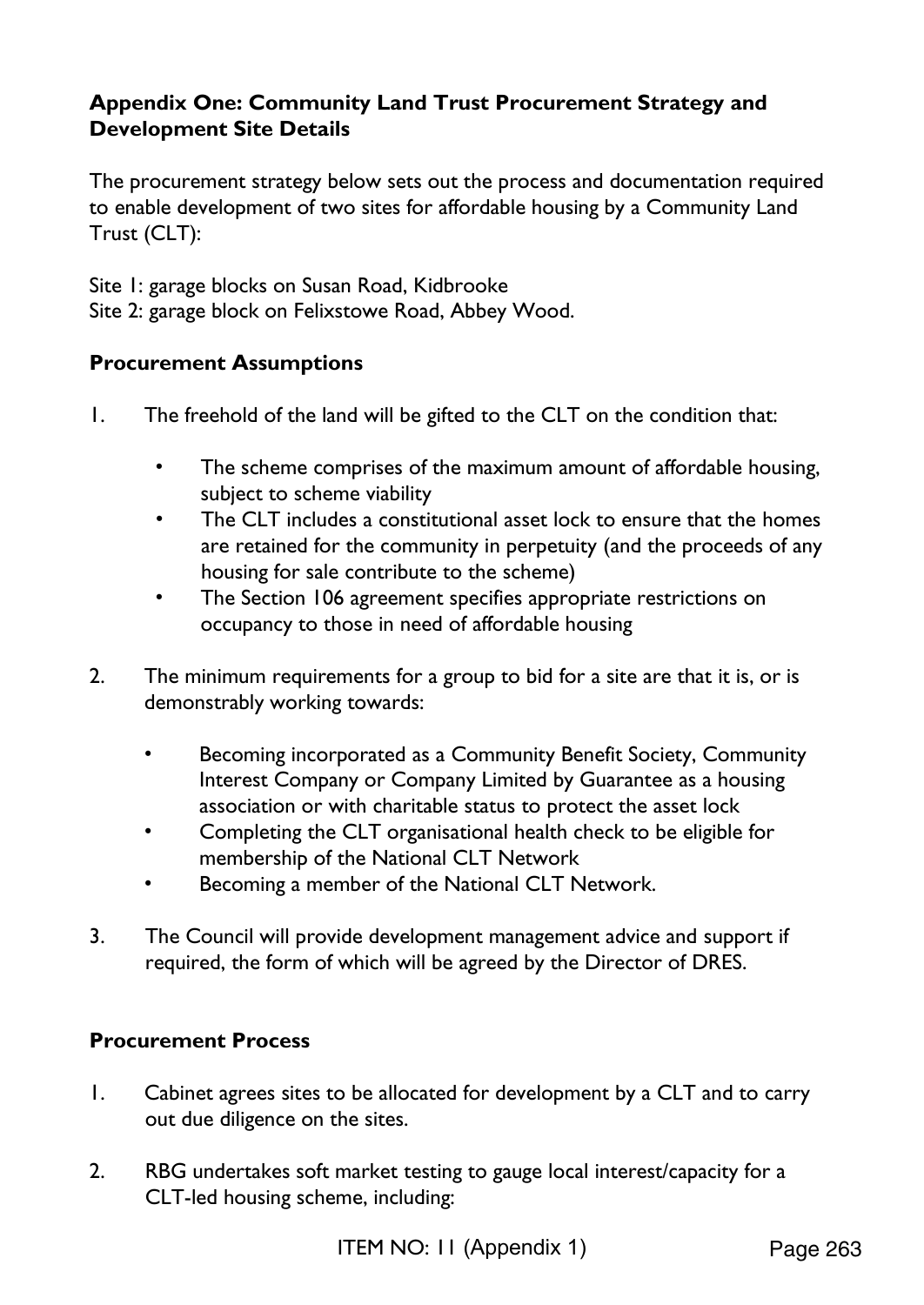- Contacting existing groups and local community umbrella organisations to confirm Cabinet decision and eligibility requirements
- Approaching local RPs to test interest in development and/or management partnerships with CLTs
- Developing a working agreement with Community Led Housing London regarding the level of support that it can provide to CLT groups.
- 3. RBG publicly advertises the sites and issue an invitation to interested groups to a workshop to be held in line with Government requirements on social distancing to discuss:
	- Site characteristics
	- Selection questionnaire to test organisational capacity, details of which are listed below
	- Timetable for issuing selection questionnaire, tender documentation and evaluation criteria.
- 4. RBG issues selection questionnaire and invites expressions of interest from groups for shortlisting. The selection questionnaire and tender documents are to be agreed by the Director of DRES.
- 5. RBG shortlists a maximum of 3 bids for each site.
- 6. RBG issues tender documentation to shortlisted groups. Tendering organisations will be advised that RBG will offer support and guidance to the successful organisation on how to liaise with RBG as a statutory authority. Should a successful tender require further development management support, and should RBG consider it appropriate to provide such support, the cost of this support will be recharged to the successful CLT bidder.
- 7. RBG evaluates tenders and selects a successful CLT for each site. Evaluation criteria are to be agreed by the Director of DRES.
- 8. The Director of DRES agrees final terms for disposal of the sites. RBG enters into disposal contracts with successful CLTs and then transfers the land as appropriate.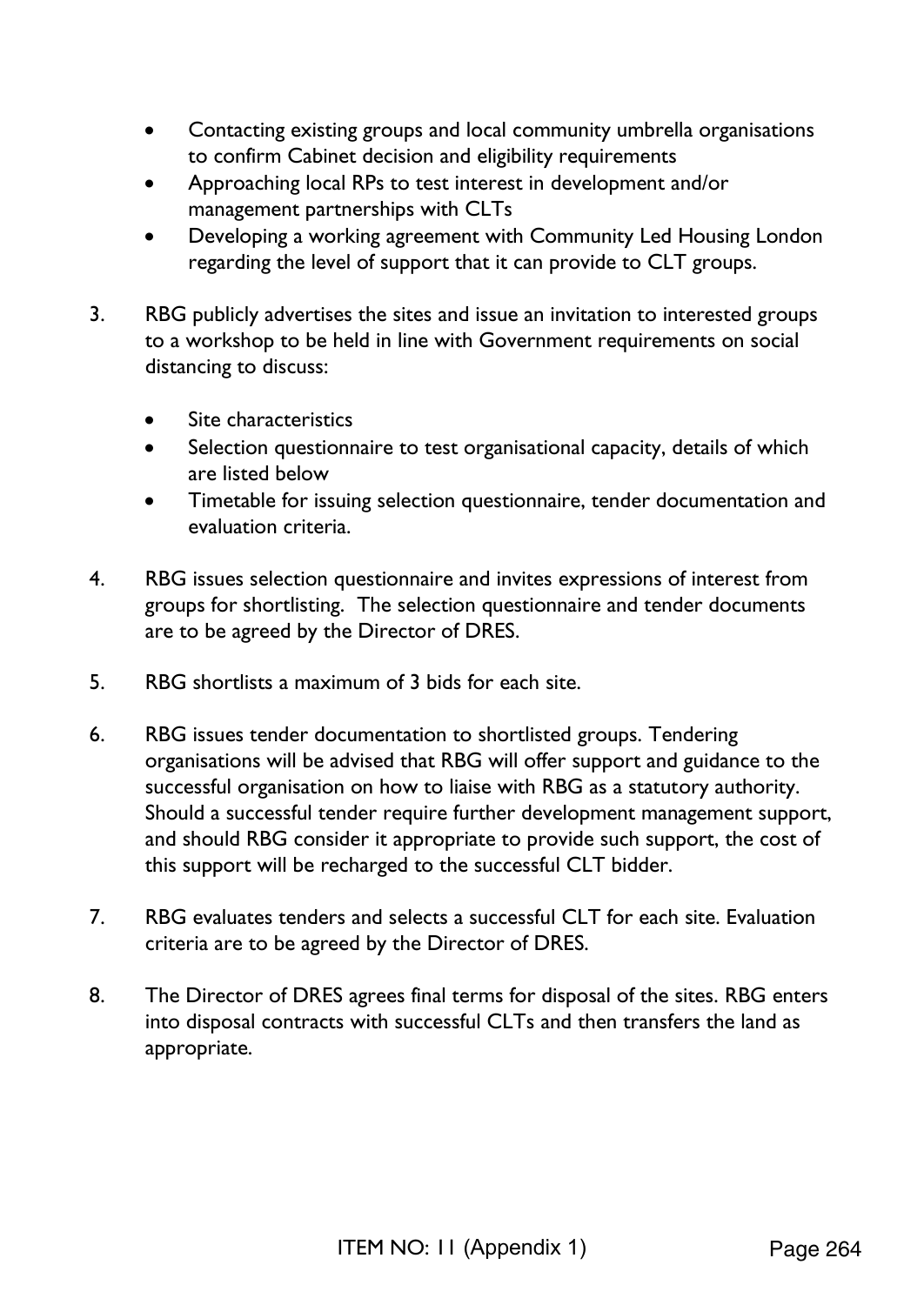# **Provisional Programme for Procurement**

| No.            | <b>Item</b>                                                                       | <b>Dates</b>                         |
|----------------|-----------------------------------------------------------------------------------|--------------------------------------|
|                | Site identification & due diligence                                               | December 2020 - March<br>2021        |
| $\overline{2}$ | Undertake soft market testing                                                     | November 2020 - March<br><b>2021</b> |
| $\overline{3}$ | Develop and agree tender documentation<br>and assessment criteria and methodology | December 2020 - March<br>2021        |
| $\overline{4}$ | Advertise sites and hold workshop with<br>interested groups                       | April 2021                           |
| 5              | Issue tender documentation                                                        | May - June 2021                      |
| 6              | Shortlist bidders and invite tenders                                              | <b>July 2021</b>                     |
|                | Review tender returns                                                             | August/September 2021                |
| 8              | Appoint preferred bidder for each site                                            | October/November 2021                |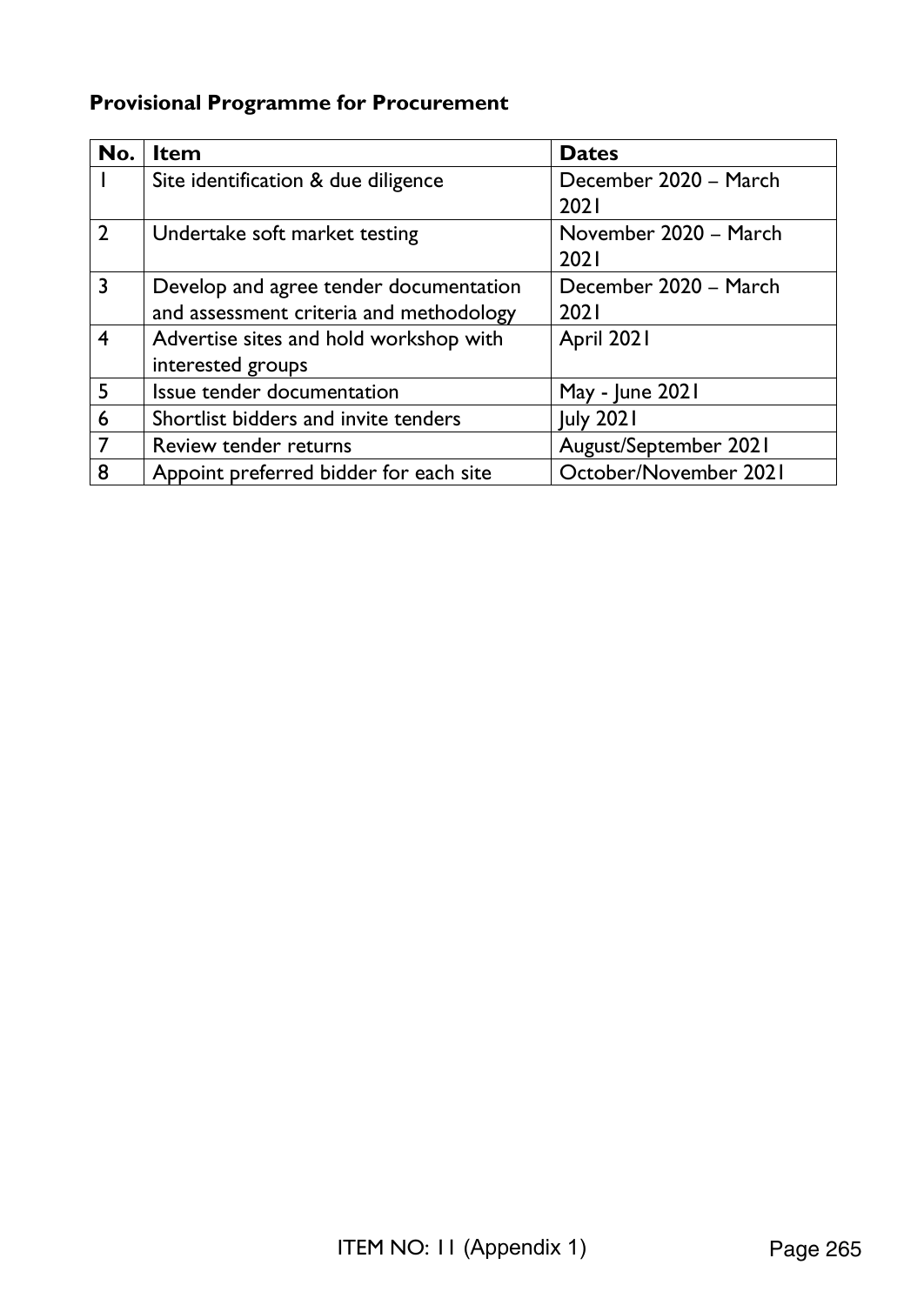# **Sites for Development by CLT**

### **Site One: Garage blocks on Susan Road, Kidbrooke**



Potential for development on the rectangular site where two blocks of garages are currently located.

Potential to upgrade the garages on the triangular site to provide any increase in parking that the new development might require.

Due diligence has not identified any impediments to site redevelopment.

#### **Garages**

There are 20 existing garages across both sites.

The 4 no. garages on the triangular site are void and in state of disrepair.

The 16 no. garages on the rectangular site are approximately 50% occupied.

RBG can secure vacant possession of these sites by serving notice on the existing occupants.